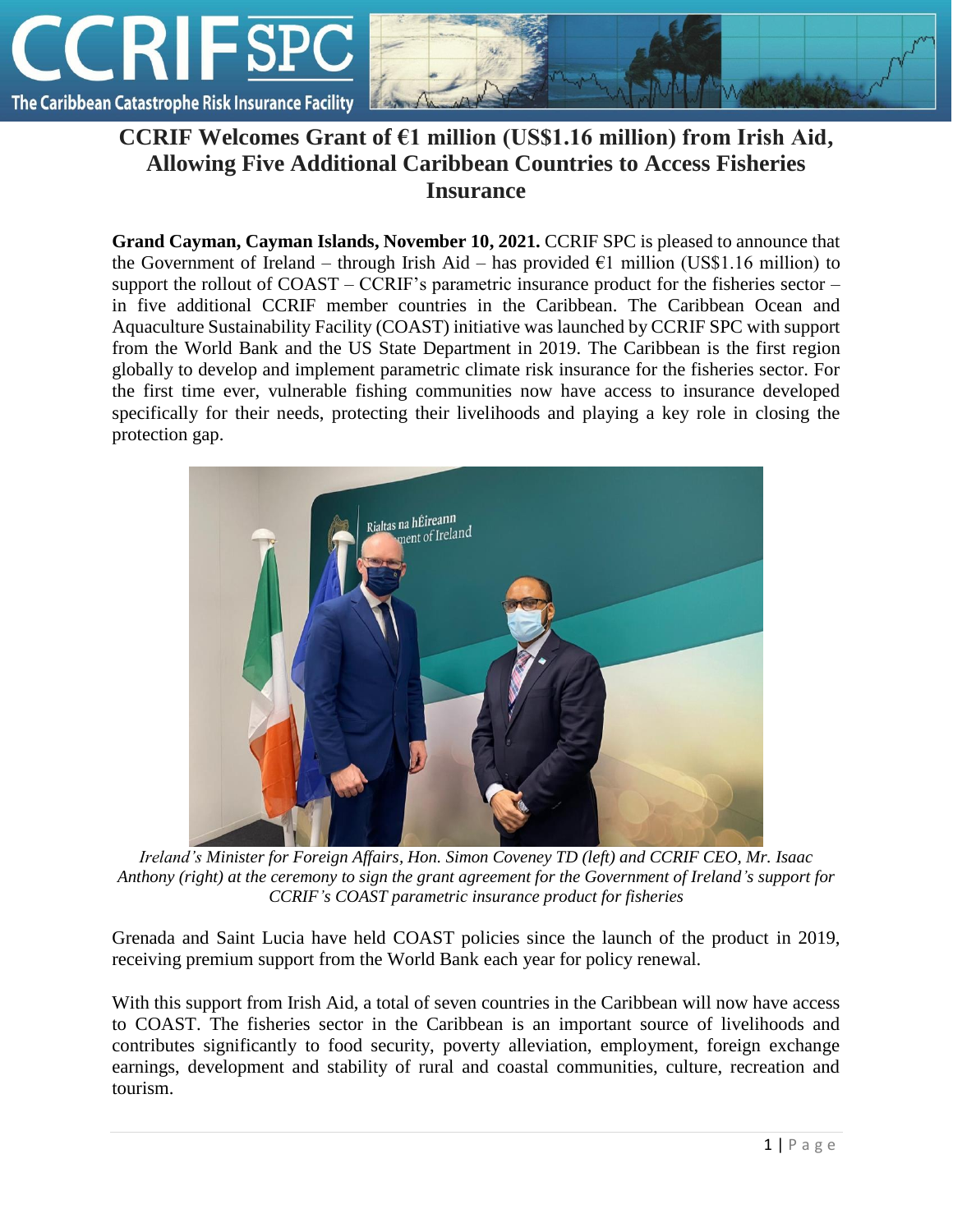Like CCRIF's other insurance products, COAST insurance also is parametric, whereby payouts are made based on a pre-defined level of wave height, rainfall, wind or storm surge and their impact. Therefore, payouts can be made quickly – within 14 days of the event. As with other CCRIF products, governments are the policyholders of COAST. However, when a COAST policy is triggered, the payout is disbursed by the government to fisherfolk, including fishers, boat boys, fish vendors and processors to enable them to recover faster after a weather-related event. COAST encourages the participation of women and recognizes the many roles that women play in the fisheries sector in the Caribbean. The COAST product provides coverage for losses caused by "bad weather" (heavy rain and high waves) on fisherfolk and for direct damages caused by tropical cyclones (wind and storm surge) to fishing vessels, equipment and infrastructure.

CCRIF CEO Isaac Anthony at the signing of the grant agreement stressed that, *"COAST is the first parametric insurance ever developed for the fisheries sector and has been developed to advance resilience and sustainable management of the marine environment, leading to a stronger blue economy in the region. The COAST policy is an example of inclusive insurance* – *it is more than a financial instrument as it is designed to protect the livelihoods of the most vulnerable, thereby contributing to sustainable livelihoods, national food security and community development, especially in rural areas."*

The funding from Irish Aid will be used to support not only activities necessary to implement the COAST policy but also activities that will contribute to the sustainable management of the fisheries sector in the five countries. Activities will include, for example: data collection and model enhancement for the specific fisheries risk profiles for each country; enhancement of national systems for fisher and vessel registries, fisheries regulations and payout mechanisms; sensitizing fishers and others in the industry to COAST and the benefits of insurance and the linkages with sustainable management of associated ecosystems and food security; and the development of fisheries management plans.

Ireland's Minister for Foreign Affairs, Hon. Simon Coveney, TD, in commenting on the grant to CCRIF said, *"This Irish Aid support to CCRIF's Climate Risk Insurance is part of the Government of Ireland's commitment to Small Island Developing States. It helps maintain a sustainable blue economy in the Caribbean, through enabling quicker local responses to the effects of climate change and environmental degradation."*

CCRIF CEO, thanked the Government of Ireland for its contributions to CCRIF over the years. *"Your contribution in January 2019, of another grant of €1 million to support the development of the electric utilities parametric insurance product, led to the launch of the CCRIF electric utilities product – a unique product providing coverage to electric utility companies for transmission and distribution lines that are oftentimes impacted by storms and hurricanes and for which indemnity insurance cover is usually not available or too expensive".* The Anguilla Electricity Company purchased the first policy in 2020 and CCRIF continues to work with the Caribbean Electric Utility Services Corporation (CARILEC) and electric utilities in the region to roll out the product in other countries. The Government of Ireland was one of the original donors to the Multi-Donor Trust Fund that was established for the initial capitalization of CCRIF in 2007.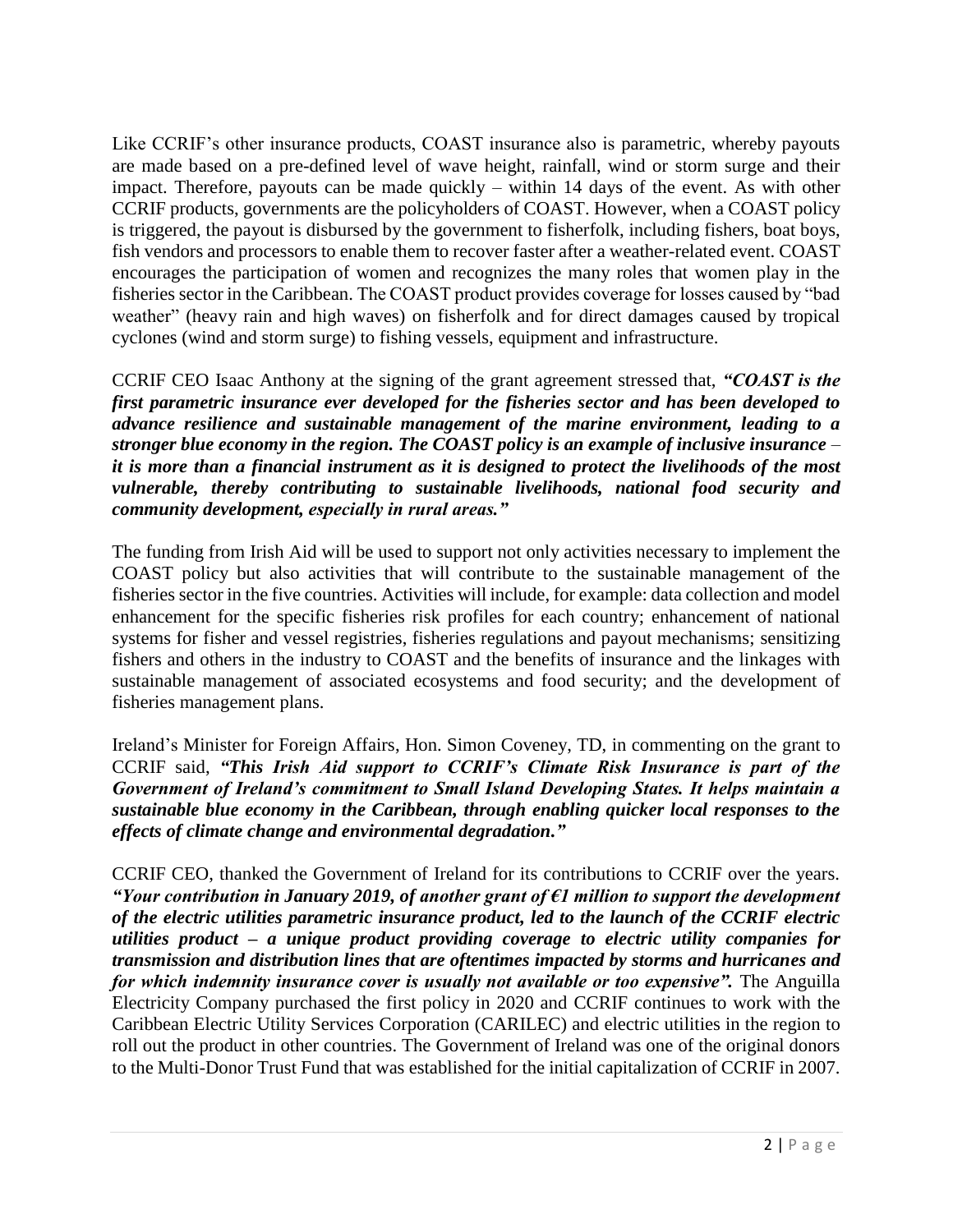The increasing frequency and severity of climate-related hazard events have forced governments to consider new ways of addressing the financial consequences of natural disasters, and there is a growing interest among CCRIF members in enhancing their disaster risk insurance and requesting coverage for additional economic sectors and perils so that they are financially prepared when disasters occur. Governments are interested in coverage for additional economic sectors such as agriculture, and for additional perils such as drought and run-off associated with heavy rainfall and linked to soil saturation as well as loss of ecosystem services as a result of watershed or coral reef degradation. This expressed demand has resulted in tremendous growth in CCRIF and in the number of products the Facility has made available. The growth of CCRIF also has resulted in governments increasing their understanding of financial protection and the importance of disaster risk financing as a means of reducing budget volatility in the face of natural disasters.

## **About CCRIF SPC:**

CCRIF SPC (formerly the Caribbean Catastrophe Risk Insurance Facility) is the world's first multi-country, multi-peril risk pool based on parametric insurance. CCRIF provides parametric catastrophe insurance for Caribbean and Central American governments, and for electric utility companies. CCRIF offers parametric insurance for tropical cyclones, excess rainfall, and earthquakes and for the fisheries and electric utilities sectors – insurance products not readily available in traditional insurance markets. The Facility operates as a developmental insurance company – as the goods and services it provides are designed to enhance the overall developmental prospects of its members. CCRIF has 23 members – 19 Caribbean governments, 3 Central American governments and 1 Caribbean electric utility company. Since its inception in 2007, CCRIF has made 54 payouts totalling US\$245 million to 16 of its members. All payouts are paid within 14 days of the event.

CCRIF was developed under the technical leadership of the World Bank and with a grant from the Government of Japan. It was capitalized through contributions to a Multi-Donor Trust Fund (MDTF) by the Government of Canada, the European Union, the World Bank, the governments of the UK and France, the Caribbean Development Bank and the governments of Ireland and Bermuda, as well as through membership fees paid by participating governments. In 2014, a second MDTF was established by the World Bank to support the development of CCRIF SPC's new products for current and potential members and facilitate the entry of Central American countries and additional Caribbean countries. The MDTF currently channels funds from various donors, including: Canada, through Global Affairs Canada; the United States, through the Department of the Treasury; the European Union, through the European Commission, and Germany, through the Federal Ministry for Economic Cooperation and Development and KfW. Additional financing has been provided by the Caribbean Development Bank, with resources provided by Mexico; the Government of Ireland; and the European Union through its Regional Resilience Building Facility managed by the Global Facility for Disaster Reduction and Recovery (GFDRR) and The World Bank.

For more information about CCRIF SPC: Website: [www.ccrif.org](http://www.ccrif.org/) | Email:  $\frac{p}{\omega}$ ccrif.org |